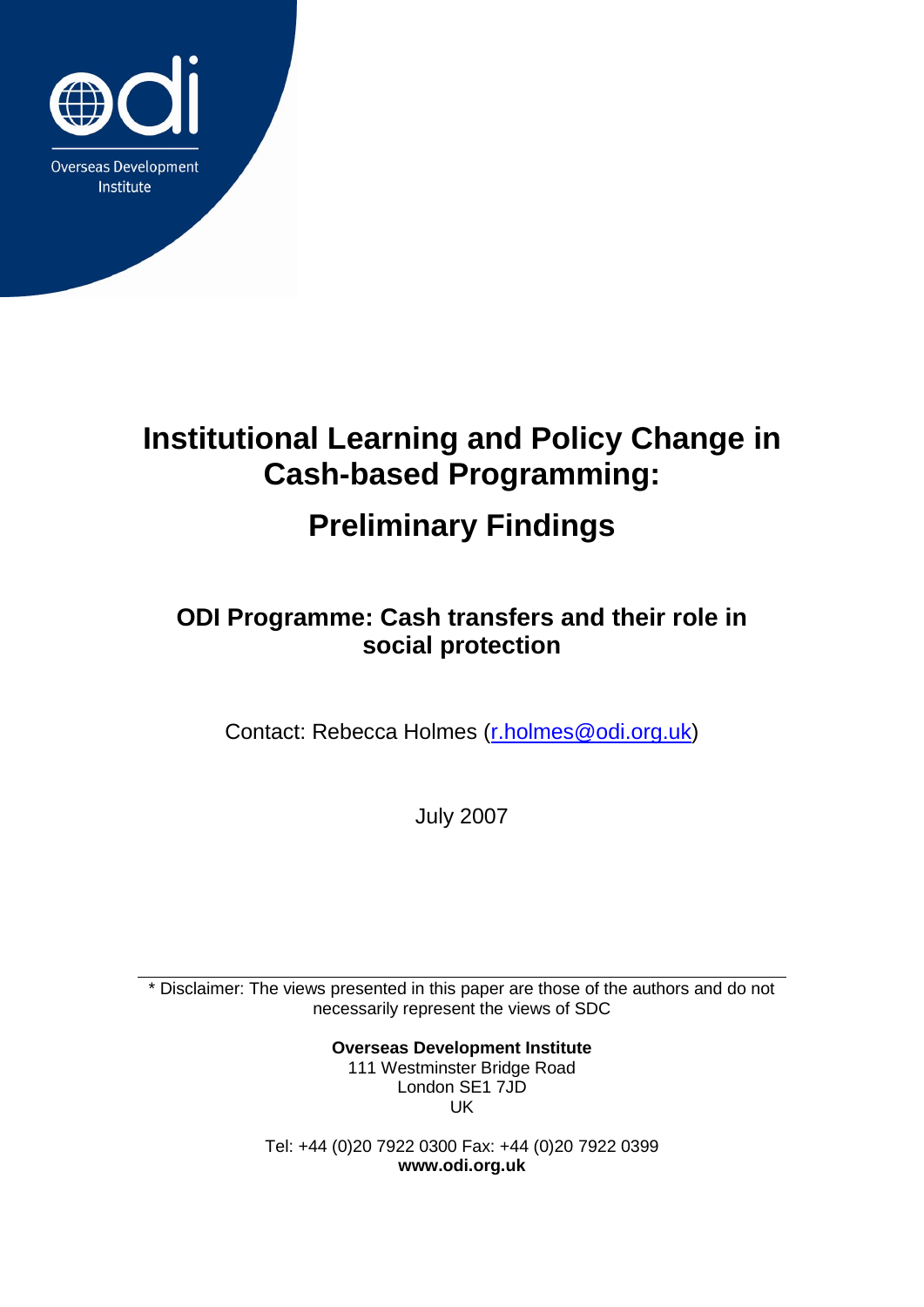### **Summary**

Cash transfers are increasingly being implemented as both longer-term development approaches to poverty reduction and as emergency responses to crises. Cash-based approaches such as direct cash transfers or cash transfers conditional on human development or work, are being supported by donors and implemented by international agencies as well as national governments.

Concurrently in recent years, there has been more and more emphasis on the improved application of knowledge and learning as a means to improve development and humanitarian work which has led to the widespread adoption of learning and knowledge-based strategies among the range of agencies involved in such work, including donor agencies, multilaterals, NGOs, research institutes, and the plethora of institutions based in the South, including national governments (Ramalingam 2006).

In an attempt to understand more about the way institutional learning has influenced the support or take-up of cash-based social protection in donors and NGOs, this paper explores the following:

- The mechanisms by which experience with cash has been shared in institutions  $\bullet$
- The extent to which institutional learning has enabled a better understanding of when and  $\bullet$ how cash is an appropriate response
- What the barriers are to increased uptake of cash where it can be effective.

Three donors (one focusing on emergency cash transfers), one NGO and one technical assistance organisation were interviewed for this study. Due to the small number of interviewees, this study offers preliminary findings into institutional learning and knowledge on cash transfers.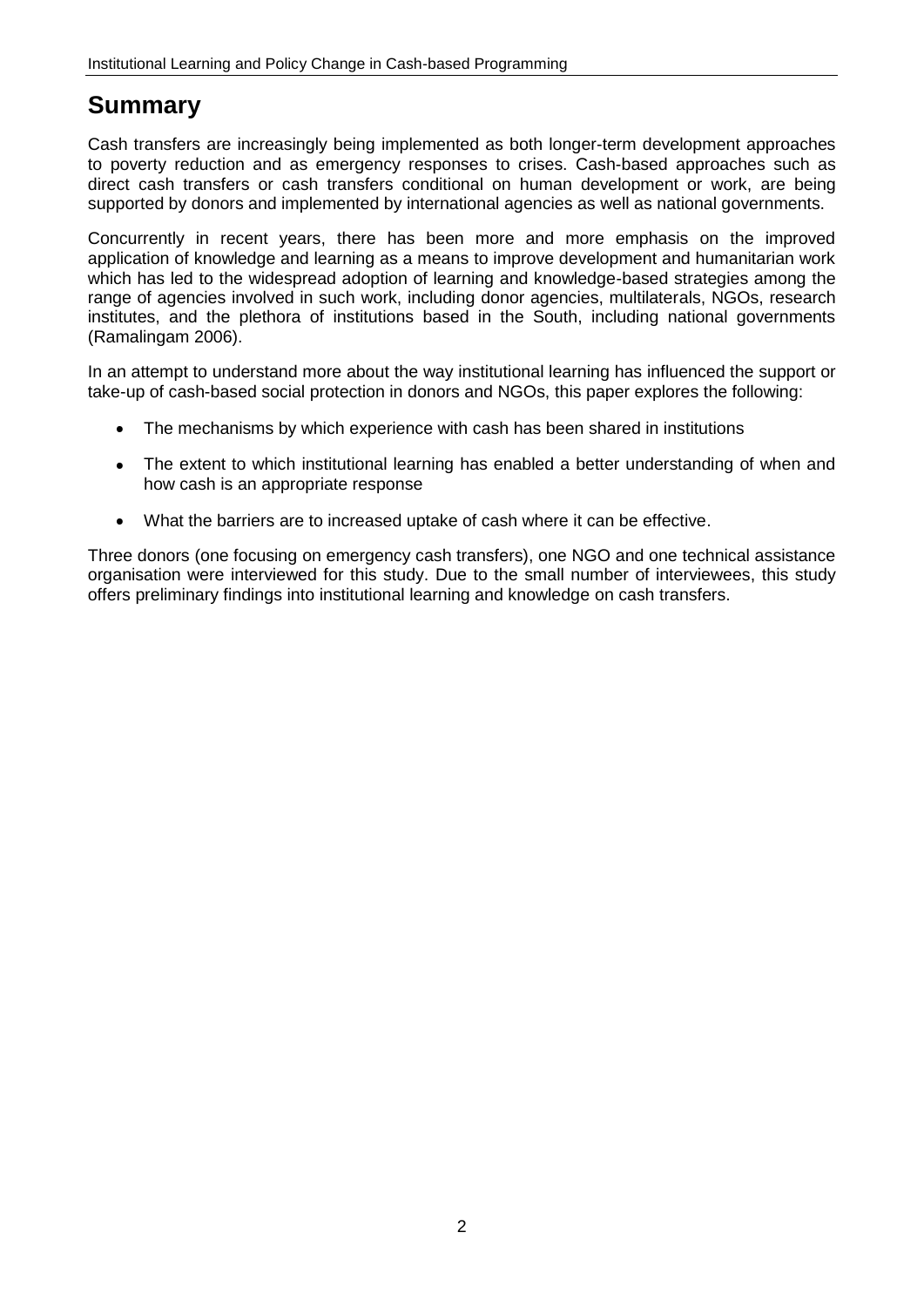### **1. A conceptual framework for understanding organisational change**

Figure 1 below has been developed as part of RAPID's (Research and Policy in Development, ODI) framework and demonstrates the importance of using knowledge and learning tools as part of a holistic approach to understanding organisational change. The diagram takes account of the specific environment and pressures faced by development and humanitarian agencies. Findings have indicated in particular that where these knowledge tools and processes, relationships and collaborations, organisational contextual factors and external factors are dealt with in an integrated and coherent manner, resulting strategies may prove more effective (Ramalingam 2005).



#### **Figure 1: A holistic view of knowledge and learning tools**

#### **A conceptual model of knowledge strategies<sup>1</sup>**

For the purposes of this study, knowledge and learning activities are viewed as those activities that form the processes by which individuals, teams, organisations and groups of organisations become skilled at creating, sharing, storing and using knowledge in order to achieve positive change and realise their goals. More specifically:

- *The creation of knowledge* comprises activities associated with the entry of new knowledge into the organisational system, e.g. research work, participatory workshops etc.
- *Sharing knowledge* relates to the flow of knowledge from one party to another. This  $\bullet$ includes the diverse tools used for translation, conversion, filtering and two-way communication

-

 $1$  This section is taken from Ramalingam (2006)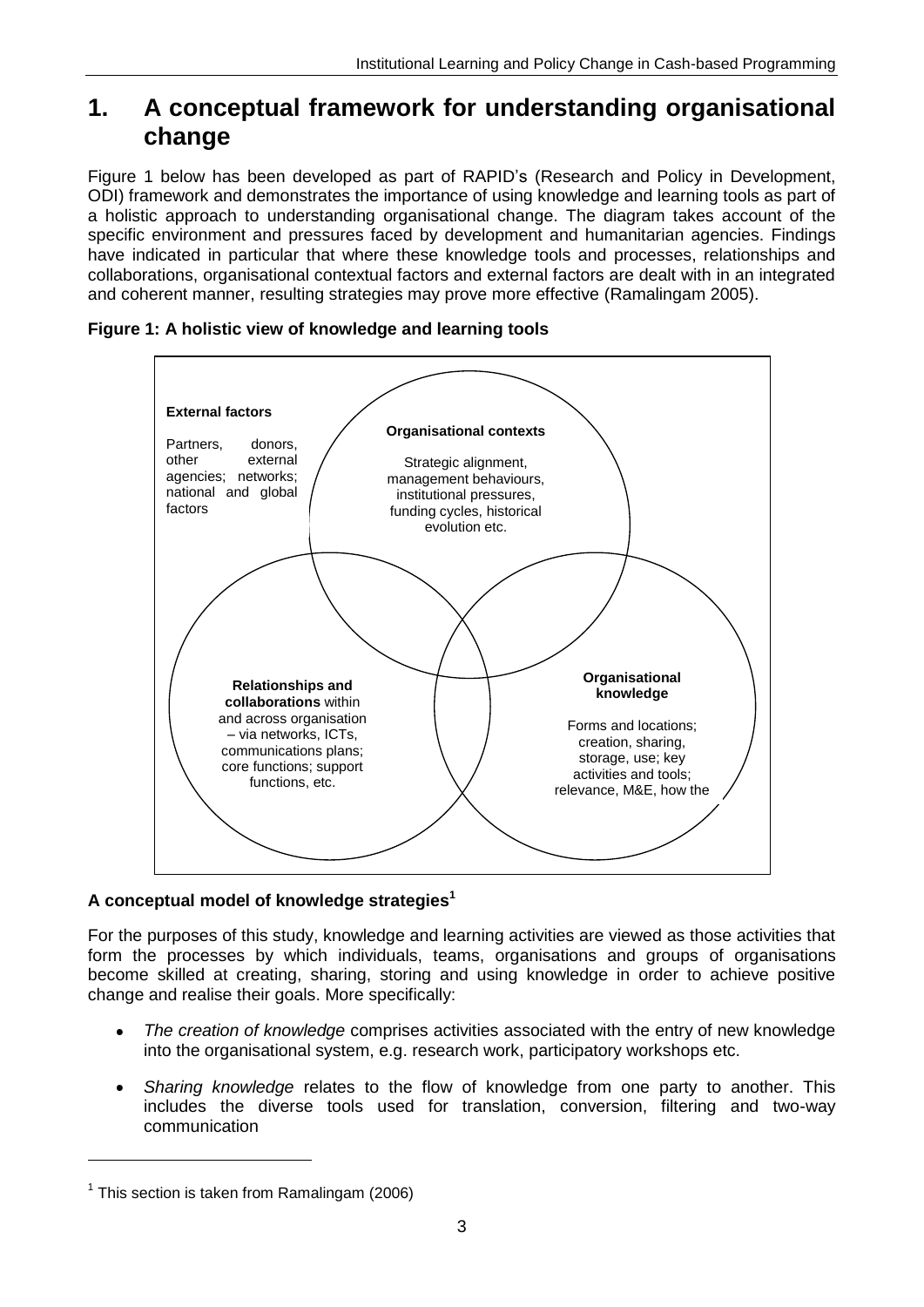- *Storing knowledge* relates to the preservation of knowledge, allowing it to remain within the organisational system, and to those activities that help to maintain the viability of this system. These include intranets, search engines, content management systems (CMSs) and electronic publishing systems
- Finally, the *use of knowledge* relates to its application in organisational policy and practice. This involves taking and shaping decisions, making informed actions and modifying behaviours in order to achieve goals.

Various tools may be used to facilitate these knowledge activities, ranging from Information Management (IM) systems through structured learning activities, to comprehensive M&E processes. To identify the most appropriate tools to use in a given situation or context, it can be useful to distinguish between three different types of knowledge:

- *Tacit knowledge* is unconscious and intuitive; it allows experts to make decisions without  $\bullet$ referring to rules or principles (e.g. knowing how to perform medical operations, knowing how to network at a conference);
- *Explicit knowledge* is clearly articulated and accessible to anyone who reads, hears or  $\bullet$ looks at it (e.g. a training guide on using a software package or the conclusions of a policy briefing paper);
- *Implicit knowledge* helps individuals know what is socially and culturally appropriate in a  $\bullet$ given circumstance; it is knowledge of shared beliefs, values and expectations (e.g. knowing that it is inappropriate to undermine colleagues in public, understanding management attitudes within a given organisation)

In brief, the different types of activities and the different forms of knowledge can be brought together in a format as shown in Figure 2 (ODI, 2004b, adapted from Nutley et al, 2003 cited in Ramalingam 2006). Knowledge-based or learning-based strategies can then be defined as *the strategic application of knowledge and learning based processes and tools in order to meet organisational goals*.

|         |              | Knowledge        |                      |                 |
|---------|--------------|------------------|----------------------|-----------------|
|         |              | <b>Tacit</b>     | <b>Explicit</b>      | <b>Implicit</b> |
| Purpose | Create       | Research         | <b>Business</b>      | Statistical     |
|         |              | Workshops        | intelligence e.g.    | modelling       |
|         |              | Challenge        | funding analysis     | Reasoning       |
|         |              | sessions         |                      | tools           |
|         | Store        | Capacity         | <b>Shared Drives</b> | Space Mgmt      |
|         |              | assessments      | Info Centre          | Workflow        |
|         |              | Exit IVs         | Taxonomies           | M&E             |
|         |              | <b>Handovers</b> | Databases            | Process Map     |
|         | <b>Share</b> | Mentoring        | Intranet             | AARs            |
|         |              | Coaching         | Internet             | Retrospects     |
|         |              | Communities      | Email                | Evaluations     |
|         |              | Training         | <b>Publications</b>  |                 |
|         |              |                  | CD ROMs              |                 |

**Figure 2: Knowledge and learning tools (adapted from Nutley et al. 2003)**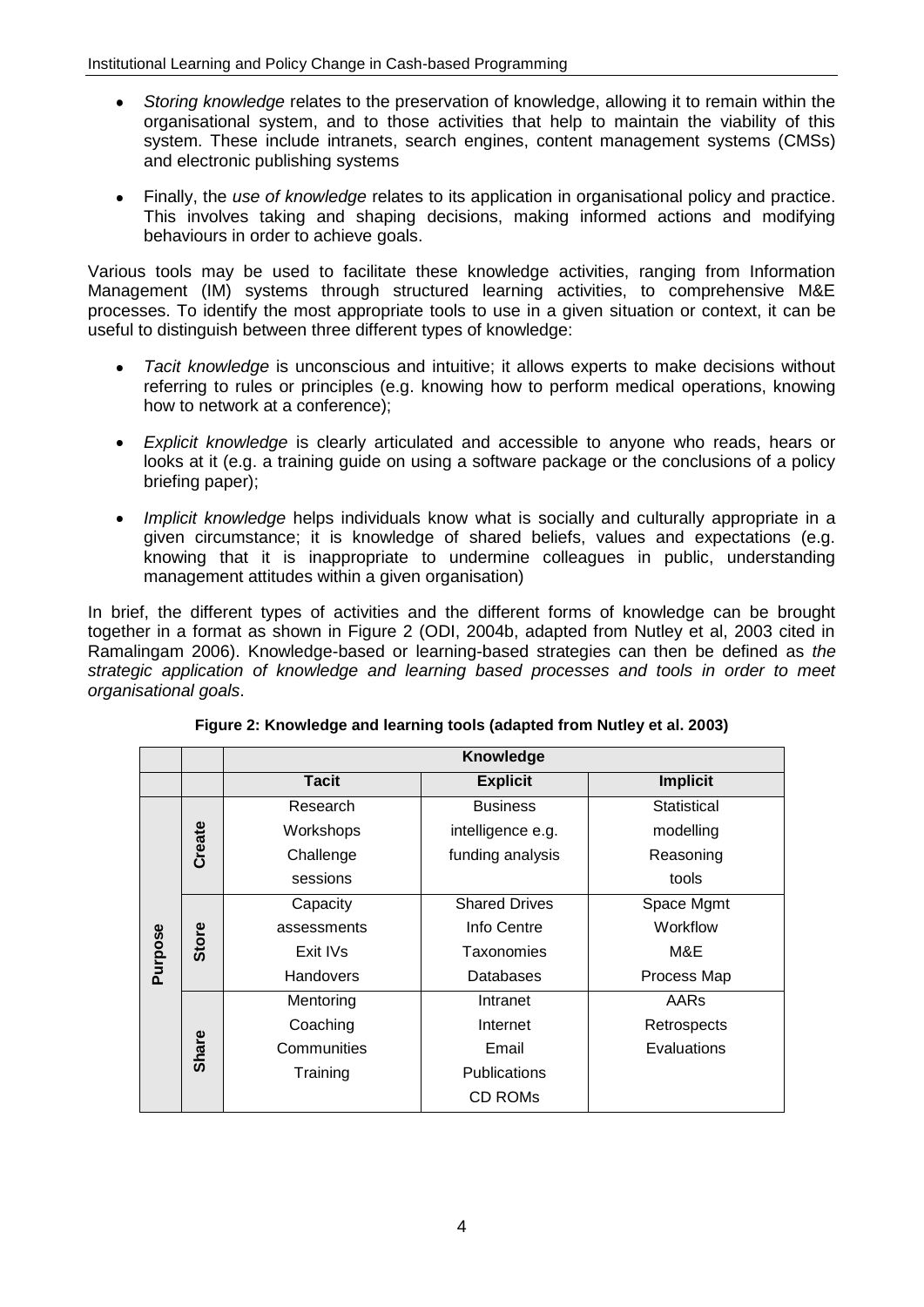### **2. How does institutional learning influence the support for, or take-up of, cash transfers?**

The framework illustrated in Figure 1 provides a structure for analysing and comparing processes of change made through institutional knowledge and learning strategies in the organisations which were interviewed for this study.

Ramalingam (2006) identifies an emerging framework for looking at knowledge and learning (from organisation policy to organisation practice) which has been adapted here to incorporate our subquestions on knowledge and learning around cash-based approaches.

- *Organisational knowledge*: How is knowledge and learning on cash transfers applied within  $\bullet$ each organisation?
- *Organisational links*: How does knowledge and learning on cash transfers link to structures, functions, core activities and supporting activities a given organisation?
- *Organisational context*: How do issues of institutional governance, politics and economics support or hinder the take up of cash-based approaches where they are appropriate? How can impacts of learning be measured?
- *External factors*: How does knowledge and learning on cash transfers work across the boundaries of the organisation, notably with beneficiaries, partners (Southern and Northern), donors and fieldworkers?

#### **How is knowledge and learning on cash transfers shared and applied within each organisation?**

There are various mechanisms by which information on cash-based social protection is created, shared and stored within organisations. This ranges from *ad hoc* and informal chats with colleagues to formal Knowledge Management teams. All of the organisations use both informal and formal ways to learn about cash transfers in the organisation. Figure 3 shows the kinds of tools which are used in the organisations interviewed.

|         |        | <b>Knowledge</b>                                |                                                                                                                                |                 |
|---------|--------|-------------------------------------------------|--------------------------------------------------------------------------------------------------------------------------------|-----------------|
|         |        | <b>Tacit</b>                                    | <b>Explicit</b>                                                                                                                | <b>Implicit</b> |
|         | Create | Research<br>Workshops<br>De-briefing workshops  | Creation of co-<br>ordinating/advisory<br>job role<br>Creation of topic<br>areas                                               |                 |
|         | Store  |                                                 | Databases                                                                                                                      |                 |
| Purpose | Share  | Training<br><b>Networks</b><br>Informal sharing | Intranet<br>Internet<br>Publications<br><b>Toolkit</b><br>Knowledge<br><b>Management Section</b><br><b>Seminars</b><br>Retreat |                 |

### **Figure 3: Specific knowledge and learning tools used by donors and NGOs interviewed for this study**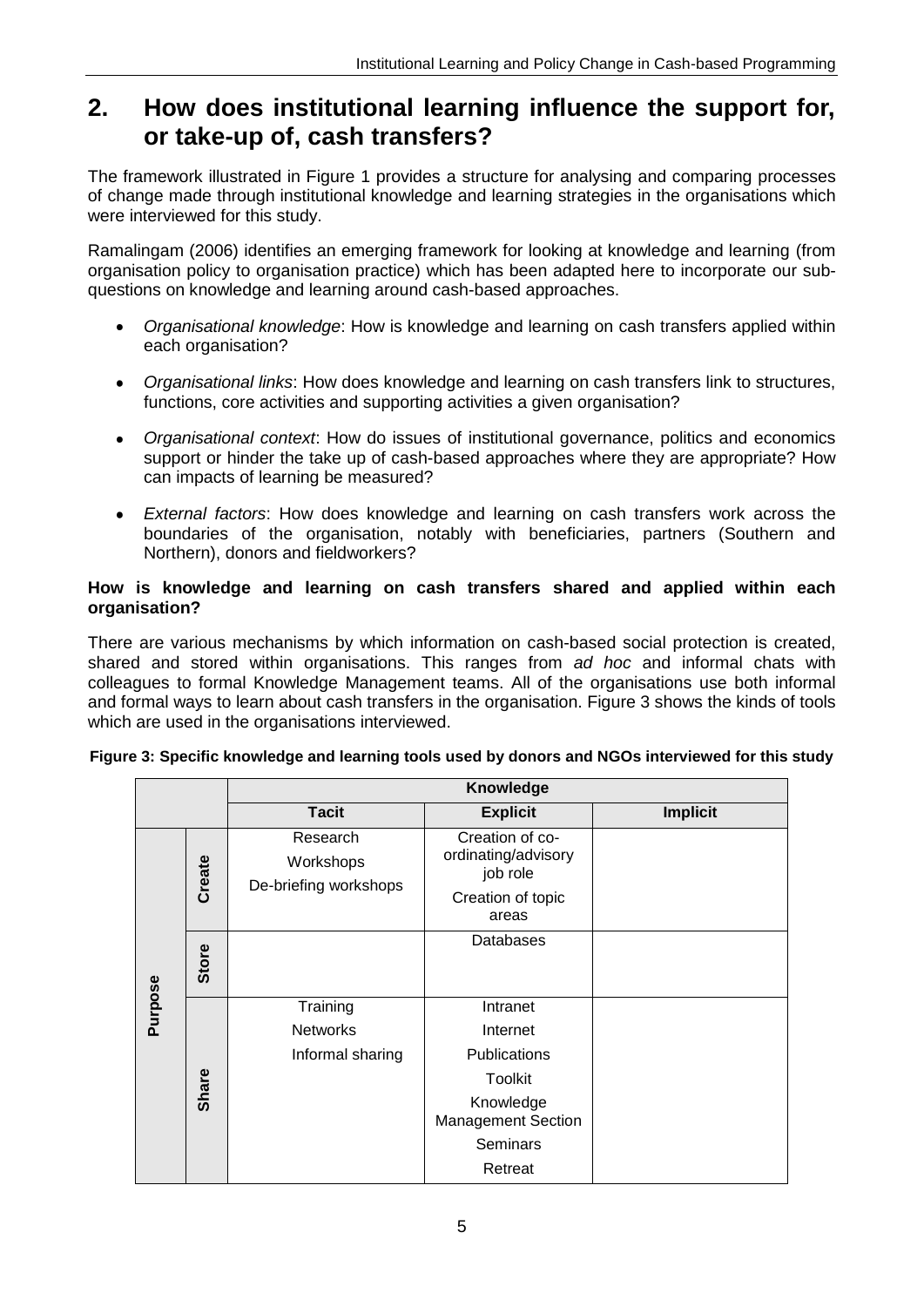All organisations have mechanisms to create, store and share knowledge about cash transfers, but much more emphasis is currently on creating and sharing knowledge rather than storing it. This might be because the cash transfers agenda is still relatively new and therefore there is a need to generate evidence around cash transfers, and also because creating and sharing information around cash transfers are crucial to how this knowledge is to be applied in practice in NGOs and Donors.

Two organisations have specific knowledge management structures in place to facilitate learning around cash transfers (and other issues). Two other organisations have recently created new job roles to facilitate learning within the organisation on social protection more broadly (including cash transfers): one is a regional co-ordinator and the other a regional advisory role. Additionally, the same two organisations have also created new "topic areas" such as the Regional Hunger and Vulnerability Programme (funded by DFID) which will undertake research into the role of cash transfers as part of the social protection agenda.

#### **Box 1: Knowledge Management tools in SDC**

SDC have a strategic and structured knowledge management system in place around cash transfers. This includes a website which provides a tool-kit and evidence on different types of cash transfer experiences, factsheets, and reports on the strengths and weaknesses of different cash-based programmes. Different events are also organised, including briefing workshops which assess the appropriateness of cash as a potential emergency response and de-briefing workshops when a cash-based intervention has finished. A pool of experts specialising in the implementation of cash transfers are given training and attend a specific course on cash programming. International networking and sharing knowledge at events has also been a key part of the knowledge management system.

The creation of job roles and topic areas reflect the growing need of some organisations to put in substantial resources into their institution to create and share information on cash transfers. Overall, most the organisations use publications, seminars and workshops as the key mechanisms with which to promote lesson learning within (and outside) the organisation. Some organisations also emphasised the importance of head office staff travelling to country offices and experiencing cash transfer programmes first hand.

Individuals also placed great value on informal ways to share knowledge even where formal mechanisms are in place. Indeed, it seems that in most organisations it is up to the individual or team to promote learning around cash transfers through existing structures available in the organisation, rather than knowledge sharing being promoted by organisational knowledge strategies or systems around social protection or cash transfers (except for SDC). This also implies that sharing knowledge across the organisation is predominantly learnt by those who have an interest in the first place to read publications or attend meetings if it is not an integral part of their job description.

#### **Box 2: emergence of Social Protection Coordinator in DFID**

DFID have recently appointed an African and South Asian regional social protection coordinator in part to move from ad hoc to strategic communication systems around social protection. The role is a response to increased evidence-based policy making and because social protection is rapidly rising up the policy agenda.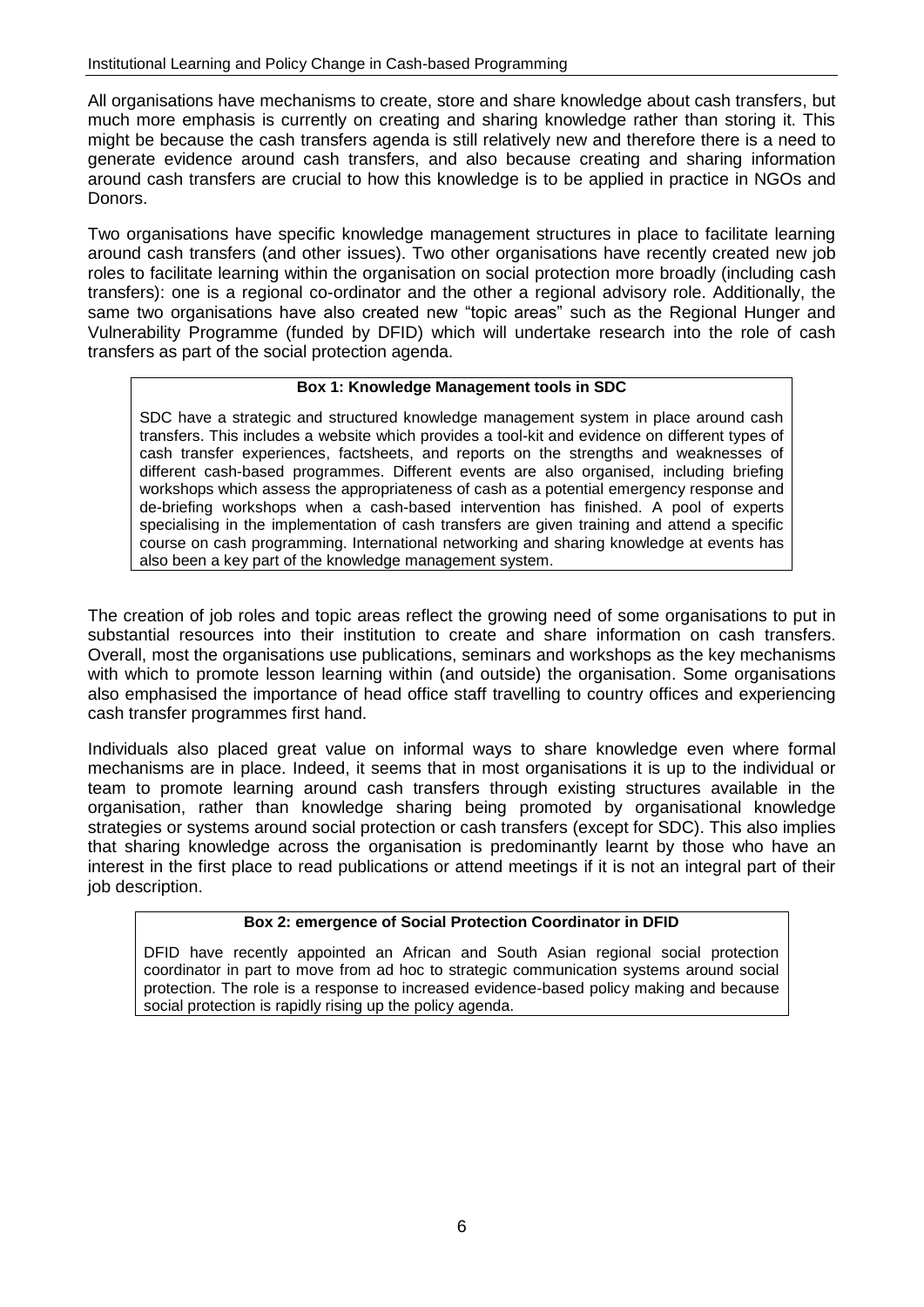#### **How does knowledge and learning on cash transfers link to structures, functions, core activities and supporting activities in organisations?**

Only two organisations interviewed mentioned having specific knowledge management structures within the organisation. One was reported fairly successfully, the other one not so successful.<sup>2</sup> Box 3 discusses the successful experience in SDC.

#### **Box 3: Knowledge Management structures at SDC**

SDC's Humanitarian Aid Department has a different approach to learning around cash transfers than the other organisations interviewed. This is in part because the humanitarian aid department is unique because it is a donor institution that implements projects itself when rapid responses are needed. Cash transfers in emergencies are just one option which is considered as a possible implementation tool in an emergency.

The knowledge management structures on cash link closely to the way that SDC operates as a donor and implementer. Cash transfers are an integral part of the Rapid Response structures and procedures. The knowledge management tools (described in Box 1) mean that institutional awareness enables cash transfers to be a possible option for rapid response, and teams are prepared to implement cash-based projects which are ready to go a few hours after an emergency happens.

The decentralised nature of most of the organisations interviewed provides very real challenges, and potential opportunities, for how information around cash transfers is created and shared.

The movement of staff from countries where cash transfers are being implemented has led to increased lobbying for cash-based approaches when these staff have moved to head offices. More than one interviewee said that first hand experience in seeing how cash transfers work is an extremely effective way to learn about cash transfers. In some organisations this has certainly been part of the reason for increased support of cash transfers in the policy/head office division.

On the other hand learning between the field and head office can be a huge challenge. In more than one organisation it is up to country advisors/country offices to disseminate evidence and facilitate discussions. Where country offices are autonomous the structures to share information are possibly thin. Sharing experiences is thus often dependent on individual motivation and/or personal relationships with other people in different parts of the organisation. Indeed, one interviewee noted that how information is spread between country offices and head office has a lot to do with personal relationships. More formally, using an organisation-wide retreat or regional meetings can be useful to share information horizontally across countries as well as vertically from country offices to head offices.

In many organisations people who work on cash transfers are part of a social protection team which either is a team of its own, or often is part of a broader team focusing on the provision of social services. The responsibility for sharing work on cash transfers outside of these sector groups is thus at the individual or group level. The development of networks, emailing lists and regional advisors can go some way to assist cross-sector information sharing, but it does highlight the difficulties associated with linking cash transfers to, for example, economic development departments, and even more so to linking long-term cash transfers in development contexts to cash transfers in emergencies.

Social protection and cash transfers used to be under one social sector division at IADB. The increasing profile of social protection however means that social protection has moved away from health and education and has its own Social Protection Division. IADB realise that there is a need for general guidelines on cash transfers but there is a stronger focus on operationalising cash transfers than on learning coupled with a feeling that there is not time for people to sit down and build up knowledge within the institution. IADB noted that the level of sharing information amongst

-

 $2$  This knowledge management system was reported to have failed because it was too centralised.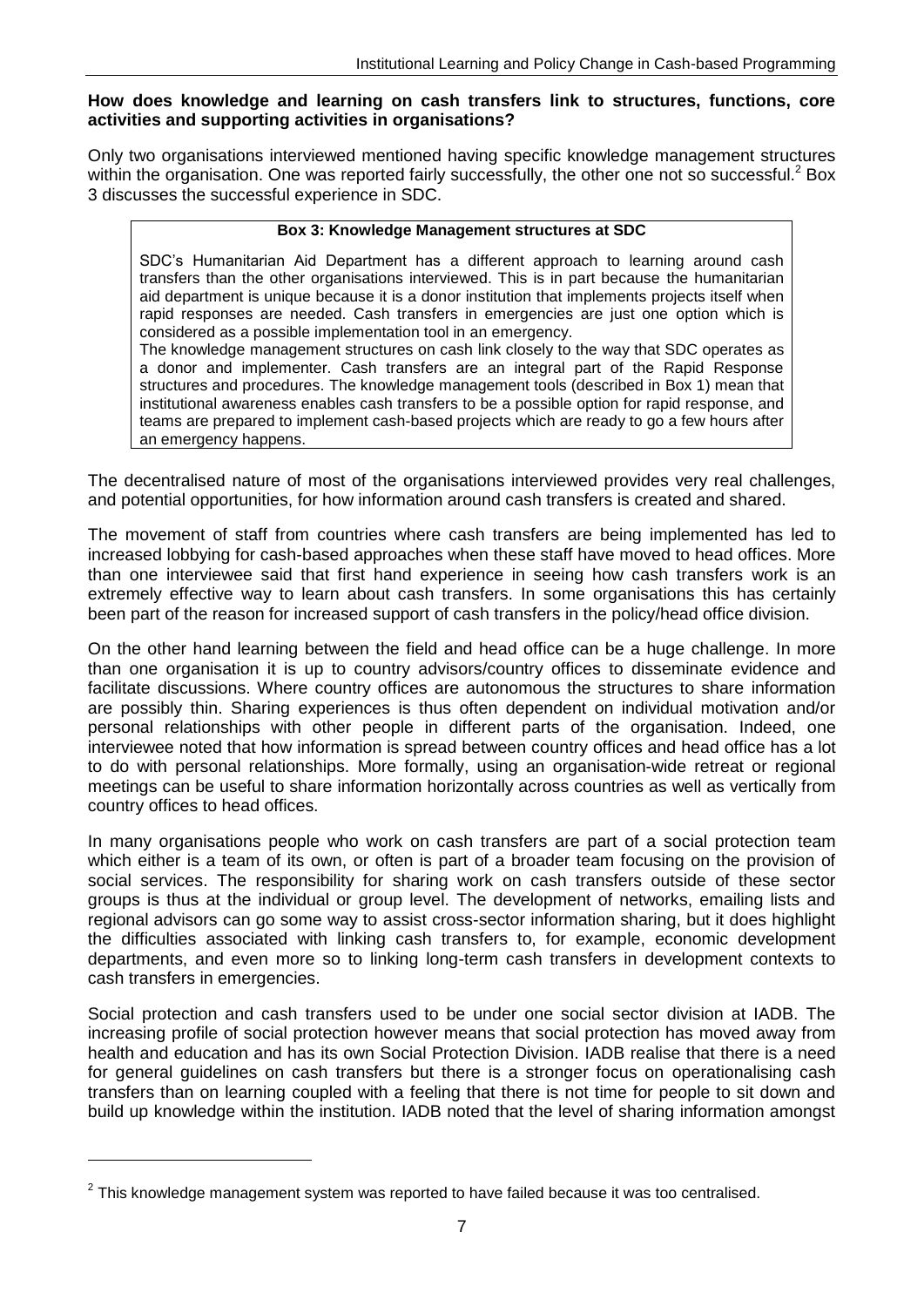the team members (only 4/5 people) is mostly informal. Information within this team is shared extensively, but there is limited knowledge sharing outside of it.

How is knowledge on cash transfers then used within the organisation? Knowledge on cash transfers has been used for lobbying and advocacy within the organisation for donors to finance cash transfers where appropriate (Box 4), to ensure that cash transfers can be used as a rapid response to emergencies and to improve programming to reach the very poorest.

#### **Box 4: Cash transfers commitment in DFID White Paper 2006**

The Social Transfers Practice Paper (2005) was produced by DFID to facilitate discussion and initiate buy-in for social transfers within DFID. It was important for cash transfers to be seen as a priority by Ministers and in 2005 Hillary Benn facilitated this by supporting the potential use for cash transfers during two speeches (one at the MDG review 2005 and the other at a UNICEF OVC conference). This space which was created at the very top of DFID enabled engagement with the White Paper team and through a process of negotiation and after a number of options were presented for DFID's commitment to social transfers in the White Paper (DFID 2006), the following were accepted:

- Significantly increase spending on social protection in at least ten countries in Africa and Asia by 2009, supporting national programmes and working with the UN and NGOs in fragile states
- Working with European partners and national governments in Africa, double to 16 million the number of people moved from emergency relief to long term social protection programmes by 2009
- Support partnerships between developing countries to share experience of expanding social protection

#### **Measuring the costs and benefits of learning and not learning**

Throughout the interviews questions were asked about the extent to which institutional learning has enabled a better understanding of using cash transfers. It was almost impossible for people interviewed to measure the kind of impact which sharing knowledge within the institution had on the take-up or support of cash transfers and to separate it out from other influencing factors. There was a general agreement that over the last few years a lot of evidence has been generated around cash transfers which shows their effectiveness. One organisation was able to say that institutional learning certainly has had a positive effect, but overall the expectations of the investment in knowledge management to facilitate learning had less impact than expected (0.5 million Swiss francs have been spent on knowledge management around cash experiences since 2001). Other positive outcomes of institutional learning include pushing the debate of cash transfers to higher levels of the organisation resulting in financial commitments to supporting cash transfers in a variety of countries, and assisting the shift in policy discussions around cash transfers to actually operationalising them.

#### **How do issues of institutional governance, politics and economics hinder the take up of cash-based approaches where they are appropriate?**

People's own existing implicit knowledge has been a key barrier to the take up of cash transfers by certain individuals within the organisations. Stereotypes around social assistance in general and cash transfers in particular are often rooted in cultural ideologies and experiences around welfare and social security systems in developed countries. Furthermore in most organisations it was reported that some individuals are against cash transfers on the basis that food aid is the most appropriate response. Even knowledge creation and sharing tools are unable to overcome some of these personal opinions.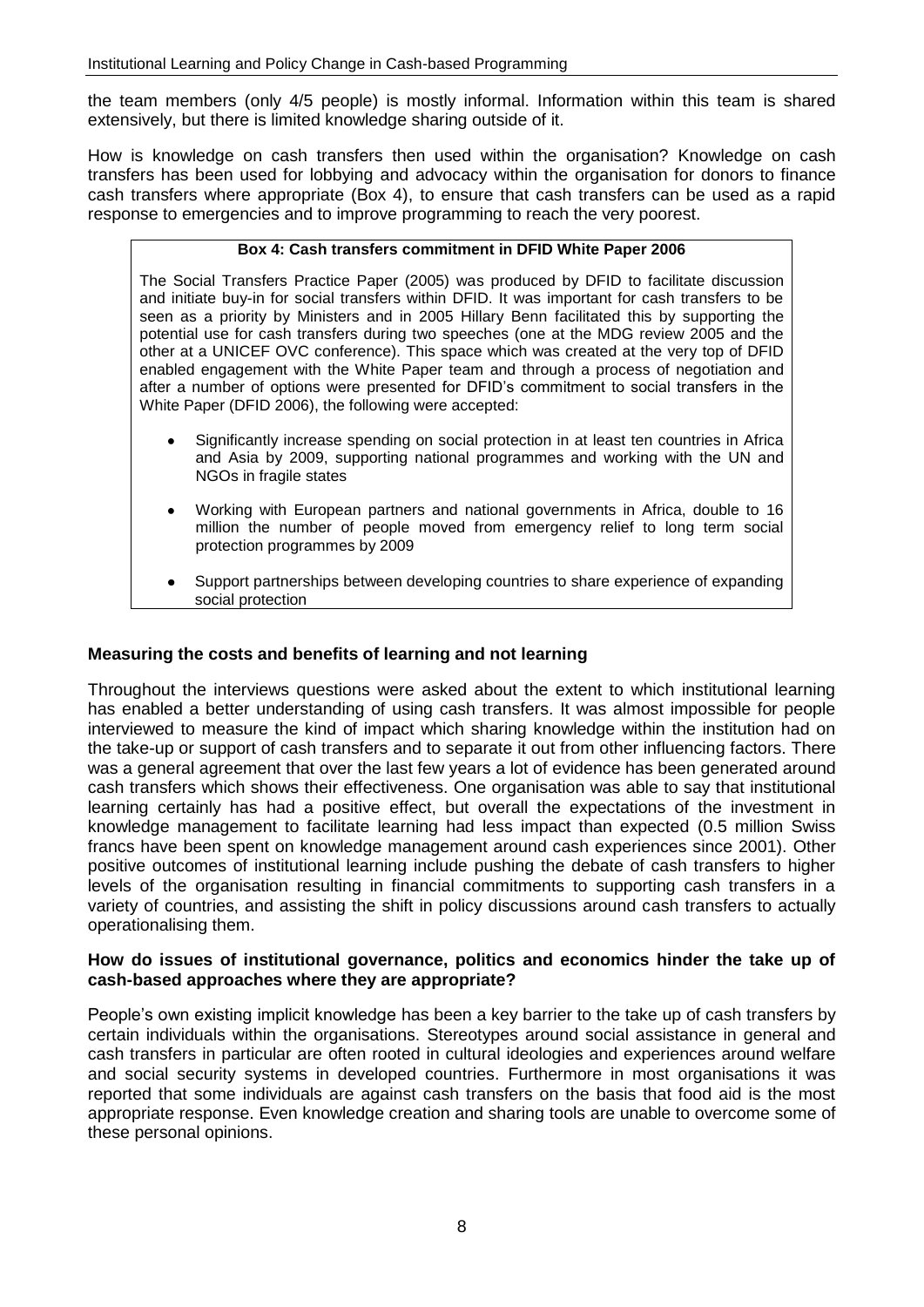Other barriers included that individuals do not have enough time to create knowledge around their work on cash transfers. Also, one interviewee noted that it is not easy for *any* new topic to come up in the policy debate and then be approved operationally. One interviewee noted that the lack of institutional memory in terms of documenting how policy evolves is a key institutional challenge. Another interviewee noted that because they were working closely with the government on politically sensitive issues (such as targeting) they were not able to store or share this information freely with the rest of the organisation.

#### **How does external context influence take up of cash transfers in an organisation?**

All the organisations interviewed have strong institutional linkages to other organisations and work in a highly political environment working closely with national governments. This context can both facilitate and hinder learning processes around cash transfers. For instance, the links between one donor and USAID and WFP meant that the way learning around cash transfers was dealt with had to be slightly revised. Messages around food and cash, to keep USAID and WFP in discussions (as they were partners) had to be very pragmatic.

IADB in fact have tended to prioritise learning between countries and facilitated south-south discussions rather than feeding it back into the organisation. The emphasis has been on facilitation of external learning rather than internal learning. Thus, IADB has financed events, conferences and south-south exchanges between national governments, and cash transfer schemes themselves have been designed to incorporate lesson learning.

Furthermore one NGO said that donors have really influenced their work and take-up of cash transfers because there has been funding available of cash transfers as well as a certain degree of exposure and working in partnerships in countries. Staff members of the NGO were involved in national processes when the debate on social protection and cash transfers arose. There is also a distinction between European donors which are seen to be pushing the policy and advocacy side of cash transfers in comparison to North American donors and institutions, which has implications for NGOs based in the UK and US and the types of work they are funded to carry out.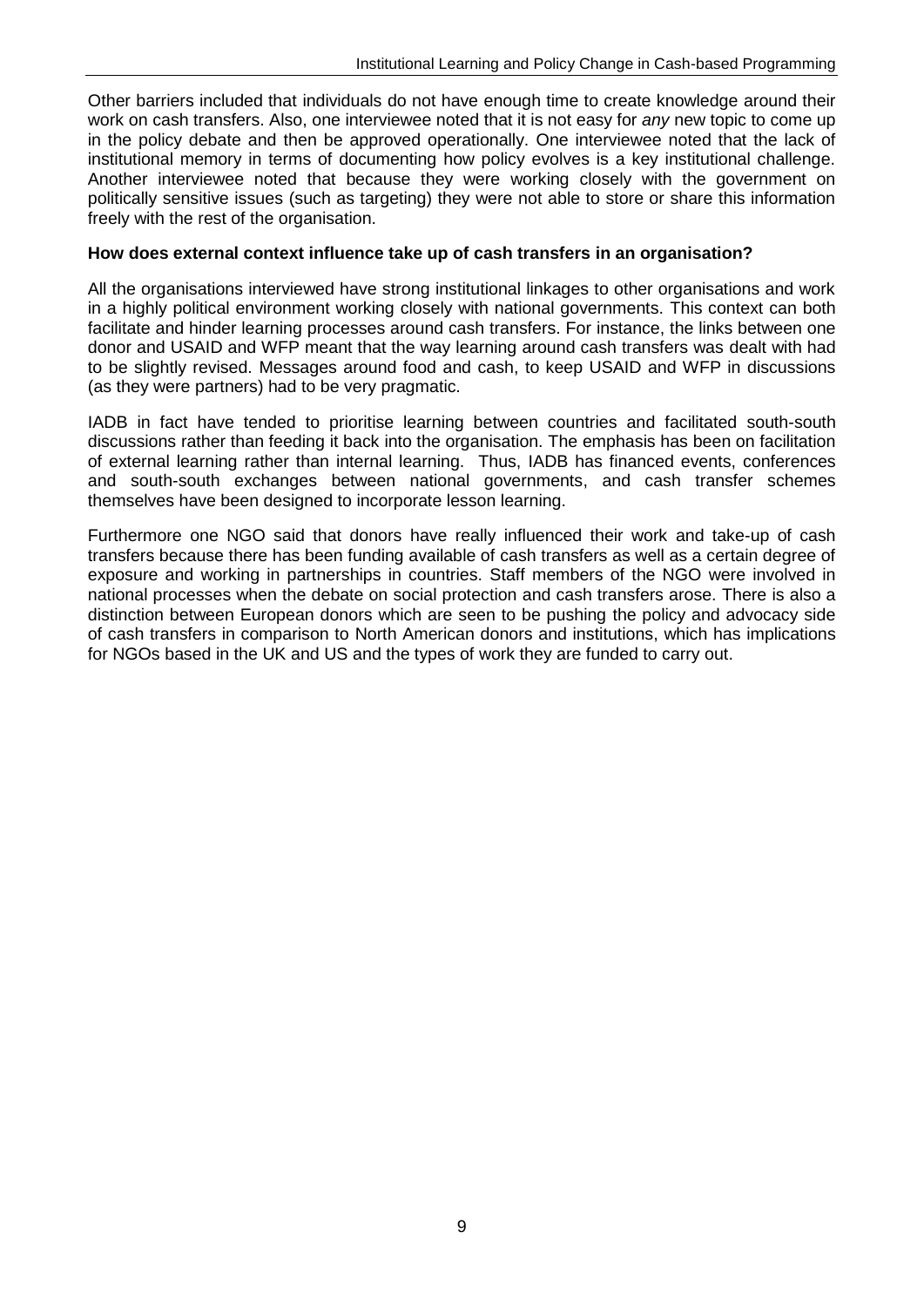## **3. Concluding remarks**

This paper has briefly explored *how* institutional learning has influenced the take-up or support of cash transfers as well as identifying some of the challenges which institutions face.

Preliminary findings suggest that there a number of mechanisms by which learning around cash transfers is both created and shared, but these are often used in an ad hoc manner rather than as a system to strategically disseminate information across the institution on cash transfers. Furthermore, whilst there are these formal mechanisms in place, it is crucial to recognise the importance of personal relationships and informal lesson learning which contributes to sharing knowledge around cash transfers.

Some of the significant institutional barriers to sharing learning around cash transfers results from the decentralised structure of donors and NGOs which can create bottlenecks from country offices to head offices. Furthermore, where social protection or cash transfers "sit" in an organisation team can influence how learning is shared between different sectors (or not). The development of networks, emailing lists and regional advisors can go some way to assist cross-sector information sharing, but it does highlight the difficulties associated with linking cash transfers to, for example, economic development departments, and even more so to linking long-term cash transfers in development contexts to cash transfers in emergencies.

It is difficult to measure the extent to which institutional learning has enabled a better understanding of when and how cash is an appropriate response and to separate learning out from other influences. Only GTZ currently has a policy on cash transfers, which is internal and continues to be developed in an attempt to harmonise several policies and identify cross-cutting issues and shared understanding of how to roll out cash-transfers. However, it is clear that the increased evidence base around cash transfers and sharing of this knowledge, whether strategic or ad hoc has contributed to outcomes, such as commitments in the DFID White Paper and the development of cash transfers as part of SDCs Rapid Response, and continues to inform advocacy and lobbying processes within organisations. However, there remains a significant amount on knowledge that is currently untapped.